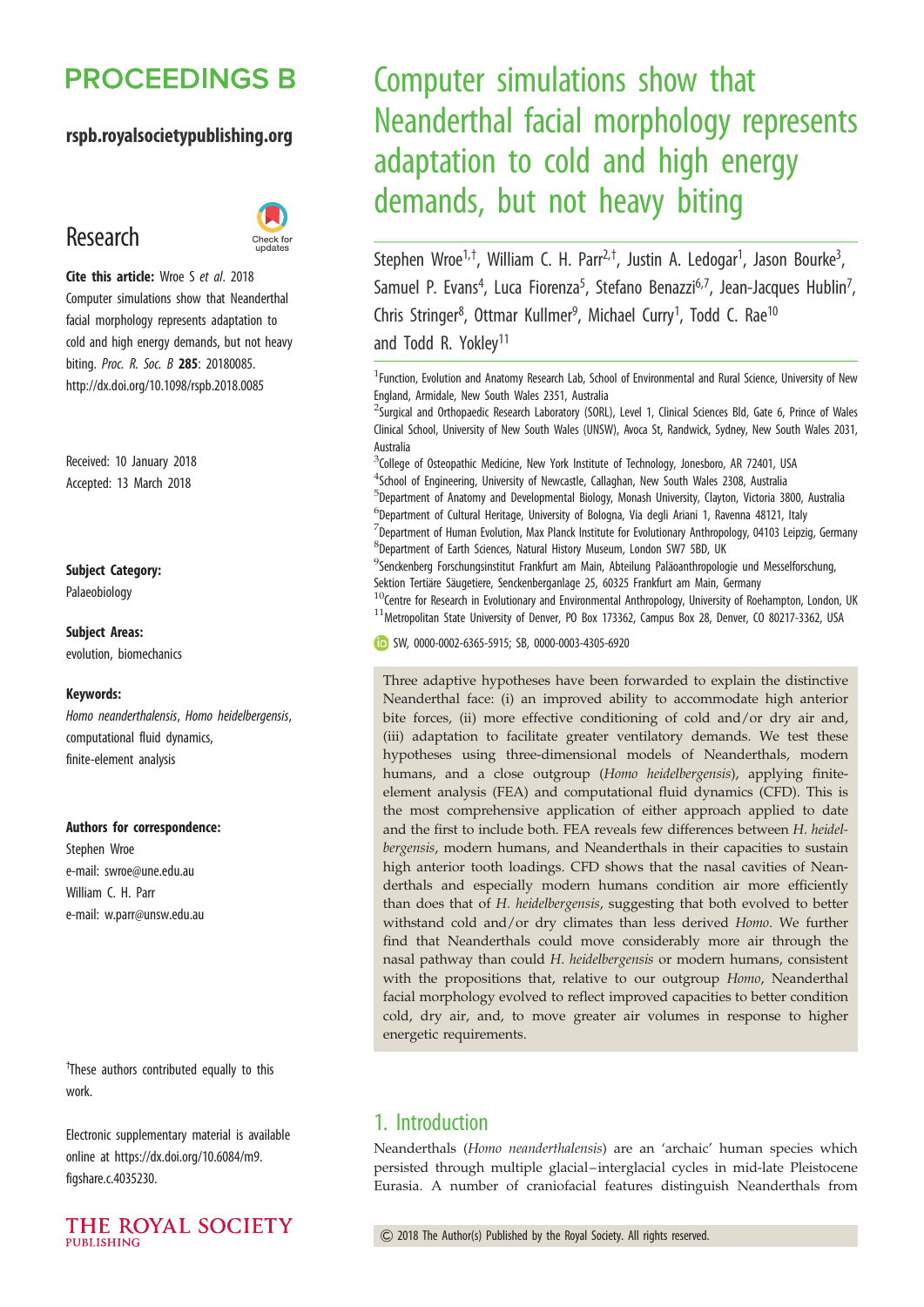modern humans, including a wide, tall nasal aperture, a depressed nasal floor, a wide projecting nasal bridge, a retro-molar gap, 'swept back' zygomatic arches, and a depressed nasal floor [[1](#page-6-0),[2](#page-6-0)]. Whether, or to what degree, some of these features may represent adaptations to heavy para-masticatory activity (teeth as tools), better conditioning of cold, dry air, increased ventilatory flows in response to higher energetic demands, genetic drift, or simply retained plesiomorphies shared with earlier Homo has been the subject of longstanding debate [[3](#page-6-0)–[5](#page-6-0)], but the Neanderthal cranium is certainly distinctive [\[6\]](#page-6-0).

Of the three adaptive hypotheses offering explanations for Neanderthal craniofacial evolution, the anterior dental loading hypothesis (ADLH), suggesting that the Neanderthal face incorporates adaptations to sustain high loads applied to the incisors and/or canines, has perhaps received the most attention. It has been underpinned by evidence of heavy wear on the anterior teeth in Neanderthals, although comparable wear may exist among contemporaneous modern humans [\[7\]](#page-6-0). Early arguments for the ADLH theorized that the Neanderthal face was better able to oppose rotation under loading on the anterior teeth around either transverse [\[4\]](#page-6-0) or sagittal [[8](#page-6-0)] axes. A more nuanced interpretation has been that facial prognathism in Neanderthals represents a trade-off between demands for high bite force at the anterior teeth and increasing the functional surface area of the molars for the mastication of resistant foods, while maintaining compressive forces at the temporomandibular joints during both anterior and postcanine loading [\[9\]](#page-6-0). Other studies have rejected the ADLH outright [\[10](#page-6-0)].

Similarly, the argument that the Neanderthal face incorporates adaptation to life in cold climates through an improved capacity to condition cold, dry, inspired air also remains controversial. The proposition that their large nasal cavities would have served to warm and humidify cold air more effectively [[5](#page-6-0)] has been difficult to test quantitatively [\[11](#page-6-0),[12\]](#page-6-0). The hypothesis that their well-developed paranasal sinuses [\[13](#page-6-0)] are a cold-adaptation has also been questioned. Some have asserted that Neanderthal paranasal sinuses are not particularly large [[14\]](#page-6-0), others have argued that paranasal size is largely irrelevant in the conditioning of inspired air [\[15](#page-6-0)]. Recent studies based on modern human samples have concluded that it is the shape, not the size of the nasal cavity, that primarily determines the capacity to warm and humidify inspired air [[16\]](#page-6-0). It has been proposed that airway size likely relates to the energetics of the organism, whereas airway shape might be more indicative of physiology and climate [[17\]](#page-6-0).

A third hypothesis that might in part explain Neanderthal facial morphology is that it represents adaptation to facilitate greater ventilatory demands driven by high energy expenditures [[18,19\]](#page-6-0). High respiratory demands have been proposed for Neanderthals and other 'archaic' humans, such as H. heidelbergensis, based on evidence for relatively high body masses and routinely strenuous hunting/foraging behaviours [[20\]](#page-6-0). Regarding Neanderthals, selective pressure may have been further increased by high cold resistance costs [\[21](#page-6-0)] as well as energetic hunting strategies [[22\]](#page-6-0).

Although considerable effort has been expended on addressing these explanations for Neanderthal facial morphology, no extensive quantification of facial stress or strain regimes during biting have been performed. Regarding the modelling of heat transfer and humidification, computational fluid dynamics (CFD) has previously been applied in vertebrate palaeontology and to some extant hominids [\[23](#page-6-0),[24\]](#page-7-0). Most recently two modern humans have been compared to a partial model of a Neanderthal nasal passage [\[25](#page-7-0)]. Results showed that the partial Neanderthal was less efficient at conditioning cold, dry air than a modern north-eastern Asian, but slightly more efficient than a southern European. However, unlike the present study, this previous study only incorporated differences in external nasal aperture morphology and the Neanderthal's internal nasal passage was not reconstructed. Moreover, no previous CFD analyses have included modelling of a close outgroup to modern humans and Neanderthals, or compared respiratory flow rates, meaning that CFD results have yet to be placed in a broader evolutionary context.

The application of quantitative 2D beam theory to craniofacial biomechanics represents a major advance over qualitative general comparisons, but 3D computer-based approaches, such as finite-element analysis (FEA), allow the biomechanics of whole structures to be analysed and compared based on a range of performance metrics [\[26](#page-7-0) –[28\]](#page-7-0). In recent years FEA has been increasingly applied in palaeoanthropology [\[26,29](#page-7-0) – [32\]](#page-7-0), boosted by improvements in virtual reconstruction methodologies [\(figure 1](#page-2-0)) and integration with geometric morphometrics (GMM) [[33](#page-7-0)-[35](#page-7-0)]. Importantly, FEA also allows the researcher to directly predict mechanical performance in great detail and consider it in comparative contexts [[26\]](#page-7-0). Similarly, while CFD is a time-consuming process which limits sample sizes, it is the only means available that allows researchers to directly test the effects of geometry on fluid and heat flow in living and extinct taxa, whereas morphometric-based approaches are restricted to identifying correlations between morphology and variables such as diet or climate [[24\]](#page-7-0).

# 2. Material and methods

## (a) Materials

Models are based on computed tomography of the following specimens: Broken Hill 1, Mauer 1 (Homo heidelbergensis); La Ferrassie 1, La Chapelle-aux-Saints 1, Gibraltar 1, Le Moustier 1, Regourdou 1 (H. neanderthalensis); Mladeč 1 (Pleistocene Homo sapiens); NMB 1271 Khoe-San female, ULAC210 European male; AMNH 99/7889 Asian female, PM 0003 Asian male, AMNH 19.33 European female, AMNH 99.1/511 Inuit male, PM 1702, Inuit female DO.P.004 European male, PM 1532 Pacific male, PM 0084 Peruvian female, UNC002 European male, and UNC013 African American male (recent Homo sapiens).

These latter two modern human specimens (CFD analyses only) were chosen because they represented a more polaradapted (European) and more tropical (African) adapted nasal morphologies [[16](#page-6-0)[,36\]](#page-7-0).

Broken Hill 1 was selected as our outgroup because it is the most complete specimen commonly assigned to H. heidelbergensis [[37](#page-7-0)]. Our selection of Neanderthal material was based on completeness. Remaining modern human specimens reflected the widest ethnographic range available.

## (b) Virtual reconstructions

Fossil specimens were variably damaged or fragmentary. Where morphology was missing or damaged on one side of a specimen, but complete on the other, virtual reconstruction (step 1) was relatively straightforward [[38](#page-7-0)] (electronic supplementary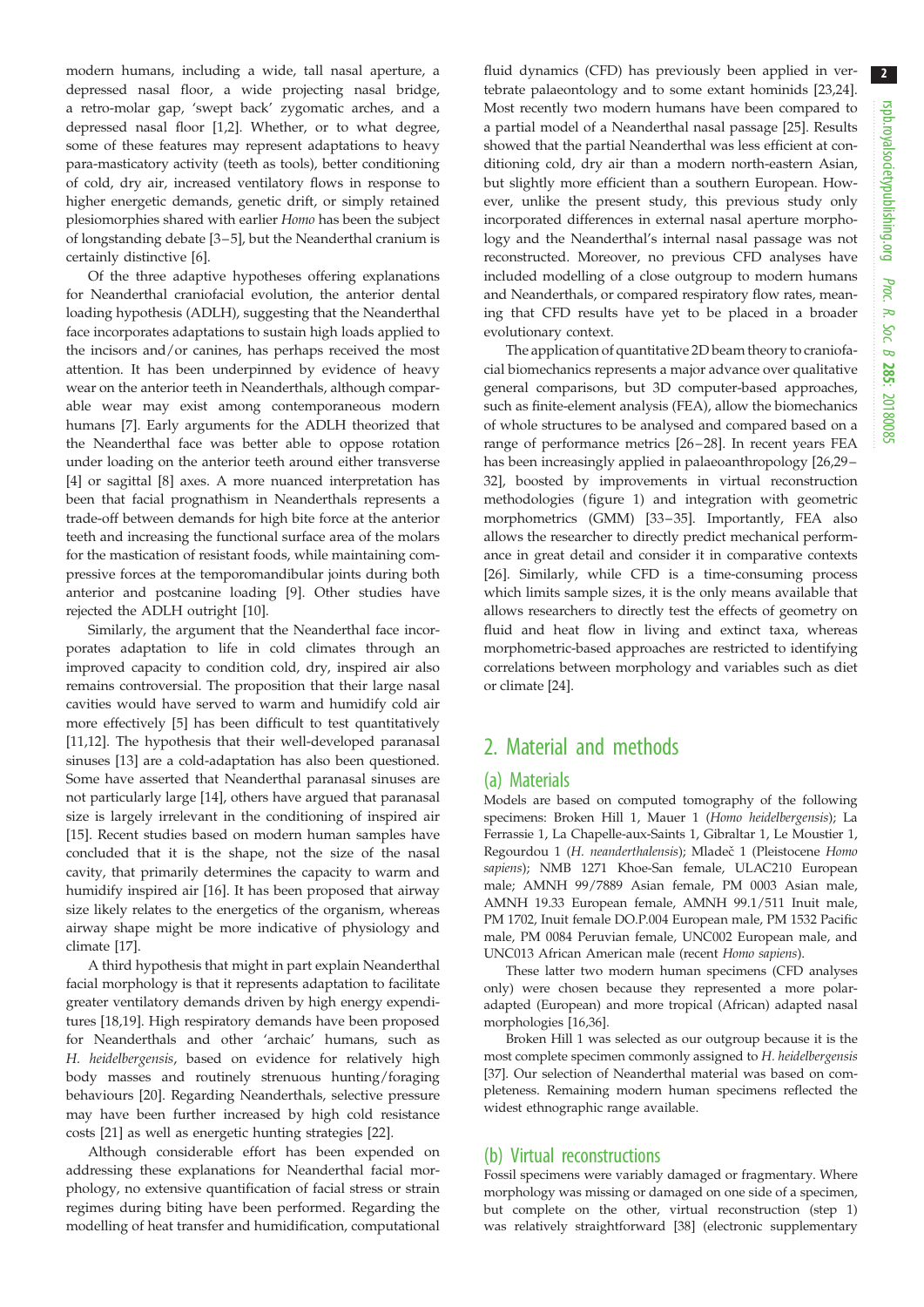3

<span id="page-2-0"></span>

Figure 1. La Chapelle-aux-Saints 1 Neanderthal mesh-mesh metric comparison of initial fossil material (a) with final reconstruction, (b) (performed in Cloud Compare). The models are superimposed (c) and the original-reconstructed mesh-mesh metrics are computed. (d) Regions where the final reconstruction lies further out (from the model centroid) than the original fossil material are shown in blue. Regions where the final reconstruction lies further in (from the model centroid) than the original fossil material are shown in red. Regions of the original fossil material that lie further than  $+1.875$  mm (3 voxel edge lengths) from the final reconstruction have been clipped from the image. Regions that overlap almost exactly are shown in off-white.

material, figure S1), i.e. for Broken Hill 1 and Mladeč 1. In all three Neanderthals at least some bone, including internal portions of the nasal cavities were damaged or missing altogether. For these, a second step, 'warping', was applied after step 1 reconstruction, following established protocols [\[33,39](#page-7-0)] (figure 1 and electronic supplementary material, figures S2-S4). The source mesh for warping was a recent modern Homo sapiens chosen for its particularly regular and symmetrical internal nasal morphology (ULAC-210).

## (c) Finite-element analyses

## (i) Model generation

For our FEA, 3D volume meshes were generated and loads applied on the basis of computed tomography, largely using previously described protocols [[26,29,40,41](#page-7-0)]. Segmentation was conducted in Mimics v17 (Materialise) and finite-element models (FEMs) were generated in 3-matic v8 (Materialise) based on a previously described approach [[26,41\]](#page-7-0). FEMs were kept at approximately 2 million tet4 elements and assigned a homogeneous property set [[40](#page-7-0)]. Results can be influenced by differences in the distribution of materials [\[31,42](#page-7-0)] and proportions of cortical and cancellous bone may vary across large size ranges [[43](#page-7-0)]. However, size differences are not great between specimens included in the present study and the assignment of multiple properties would have introduced further assumptions.

#### (ii) Muscle forces and constraints

Application of jaw adductor muscle forces followed published protocols [\[29,40\]](#page-7-0). Forces were based on muscle physiological cross-sectional area (PCSA) [[44](#page-7-0)], corrected for pennation and gape [[45](#page-7-0)], such that  $1 \text{ cm}^2 = 30 \text{ N}$  [[46](#page-7-0)]. Muscle forces were scaled on the basis of cranial volume to the two-thirds power [[40,47\]](#page-7-0) and applied using Boneload [[48](#page-7-0)]. Tractions were applied to plate elements modelled as a 3D membrane (thickness  $=$ 0.0001 mm;  $E = 20.6$  GPa). We subjected all models to: a bilateral anterior tooth bite applied to the left and right incisors and canines, a unilateral anterior tooth bite at the left  $I^1$ , and a unilateral molar bite at the left  $M^2$ . Models were oriented and constrained following previous methods [\[40\]](#page-7-0).

#### (iii) Automated collection of finite-element analysis results

Comparison of the VM micro-strain at 203 landmarks for each of the models in this study results in an expected 3045 individual landmark cases. To automate the process, a function was developed to rapidly extract micro-strain results.

## (d) Computational fluid dynamics

We used La Chapelle-aux-Saints 1 because it had the most complete nasal passage among Neanderthals. Assumptions remain of course and accuracy will ultimately be tested by the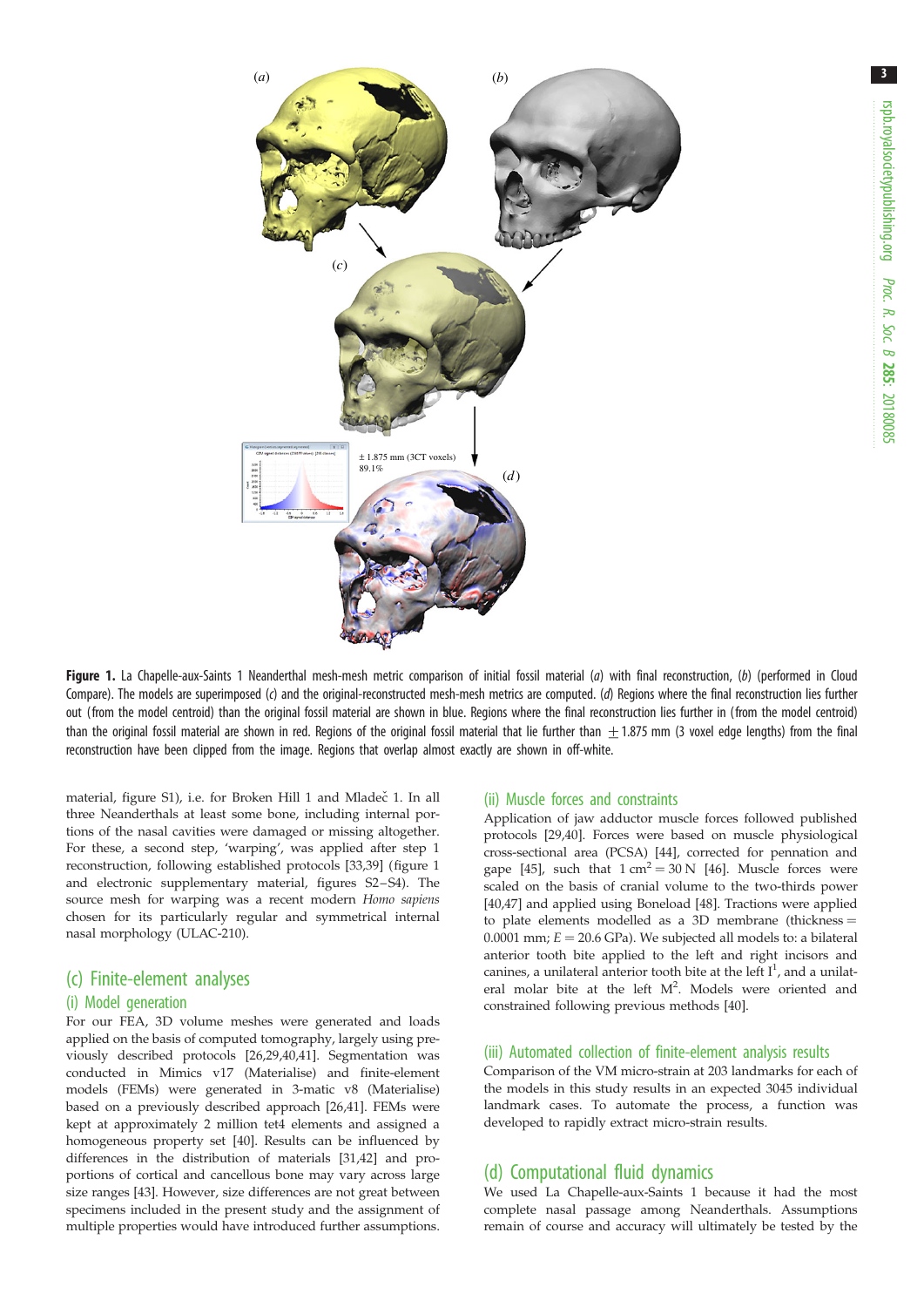

Figure 2. Results of finite-element analysis under an anterior bite simulation (loading via muscle force scaled to volume<sup>2/3</sup>, restraints applied to incisors and canines) for 10 recent  $(a-j)$  and one Pleistocene (k) modern human, as well as H. heidelbergensis (I), and three H. neanderthalensis ( $m-0$ ). Number of elements for each models also given for: (a) Khoe-San female, 1571 213, (b) Caucasian male, 1 602 686, (c) European female, 1 651 738, (d) Chinese male, 1 593 342, (e) Malay female, 1 608 934, ( f ) Inuit male, 1 625 463, (g) Inuit female, 1 700 708, (h) Pacific Islander male, 1 701 642, (i) Peruvian female, 1 619 268, (*i*) European male, 1 651 945, (k) Mladeč 1, 1 724 664, (*l*) Broken Hill 1, 1 611 994, (*m*) La Ferrassie 1, 1 618 373, (*n*) La Chapelle-aux-Saints 1, 1 625 022, and (o) Gibraltar 1, 1 609 723.

discovery of complete Neanderthal crania. However, our reconstruction and CFD clearly shows that the internal morphology of the Neanderthal nasal passage is very different to that of any of the modern humans modelled (including ULCA210, the warp source), or Broken Hill 1 [\(figure 3\)](#page-4-0).

Estimated energy savings were calculated for a single breath in each species. We also calculated maximal airflow through the nasal passages prior to the onset of extensive turbulence through the nasal passage (and see electronic supplementary material). For the three modern humans, body masses were obtained directly for UNC002 and UNC013 [[36](#page-7-0)] and predicted for ULCA210 [\[49\]](#page-7-0). For the two extinct Homo, body masses were obtained from previous estimates [\[20\]](#page-6-0). Using DICOM data and the 3D analytical program, Avizo, we generated digital casts of the left nasal passage in each of the three modern humans. The soft-tissue airway of UNC013 was used as a template for softtissue nasal passage shape in La Chapelle-aux-Saints 1 and Broken Hill 1, as well as ULAC210 (see electronic supplementary material for further detail on soft-tissue reconstruction which follows previous methods [[24](#page-7-0)]). Fluid dynamic analysis was run using Fluent (ANSYS Inc., PA, USA).

Heat and moisture transfer were simulated for the cavum nasi proprium (CNP) (electronic supplementary material, figure S7), as the fleshy nasal vestibule is not preserved in either extinct hominin species. We used a mixed-species model to simulate water vapour transport and account for relative humidity within the nasal passage and surrounding air following previously established protocols [[50](#page-7-0)]. Models were run under the widely accepted flow rate of  $100 \text{ ml s}^{-1}$  for one side of the nasal passage [\[51,52](#page-7-0)] (electronic supplementary material, table S4). A second, mass-dependent flow rate was also tested (electronic supplementary material, table S5). We simulated  $0^{\circ}$ C air at 20% relative humidity. Nasal mucosa of the CNP

was 37°C and assigned 100% relative humidity. CFD results are given in [figure 3](#page-4-0) and see electronic supplementary material.

# 3. Results and discussion

## (a) Finite-element analysis

We solved three load cases, comparing von Mises (VM) micro-strain generated in a: (i) bilateral anterior bite restrained at all upper incisors and canines [[4](#page-6-0)], (ii) a unilateral anterior bite restrained at the left upper first incisor [[9](#page-6-0)] and, (iii) a unilateral bite restrained at the left upper second molar for each of our 15 finite-element models (FEMs) (figure 2; electronic supplementary material, figures S3 and S4). Muscle forces (electronic supplementary material, table S1) were scaled to cranial volume following a 2/3 power rule [[29,40\]](#page-7-0). VM micro-strain was analysed from 203 homologous craniofacial landmarks grouped into 24 curves and 16 surfaces (electronic supplementary material, figures S3 and S4). Bite reaction forces, mechanical advantage, and reaction forces at the temporomandibular joints were also computed (electronic supplementary material, table S1).

From FEA of both bilateral and unilateral anterior biting, Broken Hill 1 (H. heidelbergensis) exhibited the least mean micro-strain for all facial landmark groups (electronic supplementary material, figures S3 and S7). Statistical comparisons between the mean recent modern H. sapiens and mean H. neanderthalensis (electronic supplementary material, figure S3) revealed few significant differences. Where differences were found, the mean Neanderthal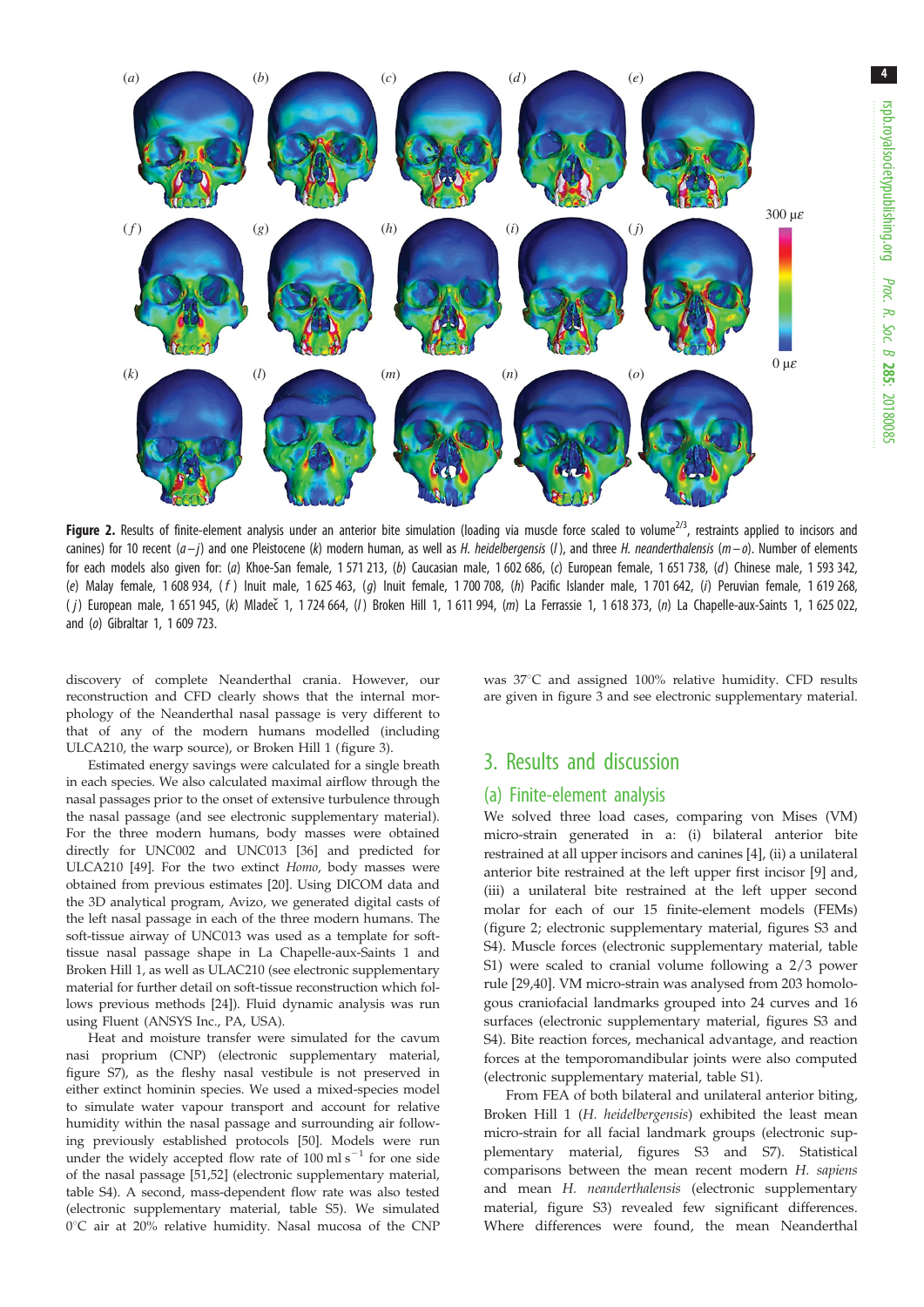<span id="page-4-0"></span>

Figure 3. Heat flow through the left nasal passage of a (a) Homo heidelbergensis, (b) Homo neanderthalensis, and (c) Homo sapiens (UNC002). (d) Homo sapiens (ULAC210). (e) Homo sapiens (UNC013). Heat transfer is shown in cross sections taken at numbered regions in each nasal passage, and shown under both 100 ml  $s^{-1}$  and the mass-dependent flow rate.

typically showed lower micro-strain than the mean recent modern human, however, in most instances one or more recent modern humans fell within the Neanderthal range (electronic supplementary material, figure S7). The late Pleistocene modern human, Mladeč 1, fell within or below the Neanderthal range in almost all instances (electronic supplementary material, figures S3 and S7).

In unilateral anterior biting, mechanical advantage was consistently higher in modern humans (mean  $= 0.37$ ) than in any of the Neanderthals (mean  $= 0.32$ ), which in turn recorded slightly higher mechanical advantage than H. heidelbergensis (0.29). This is reflected in the bite reaction forces (BRF) at the anterior teeth in loadings where muscle forces were scaled to the volume<sup> $2/3$ </sup> of bone in the cranium. In Homo heidelbergensis (Broken Hill 1), which exhibited the highest cranial volume and muscle forces, BRF was 428 Newtons (N), above either the mean (371 N) or any individual result for the three Neanderthals. However, the distinction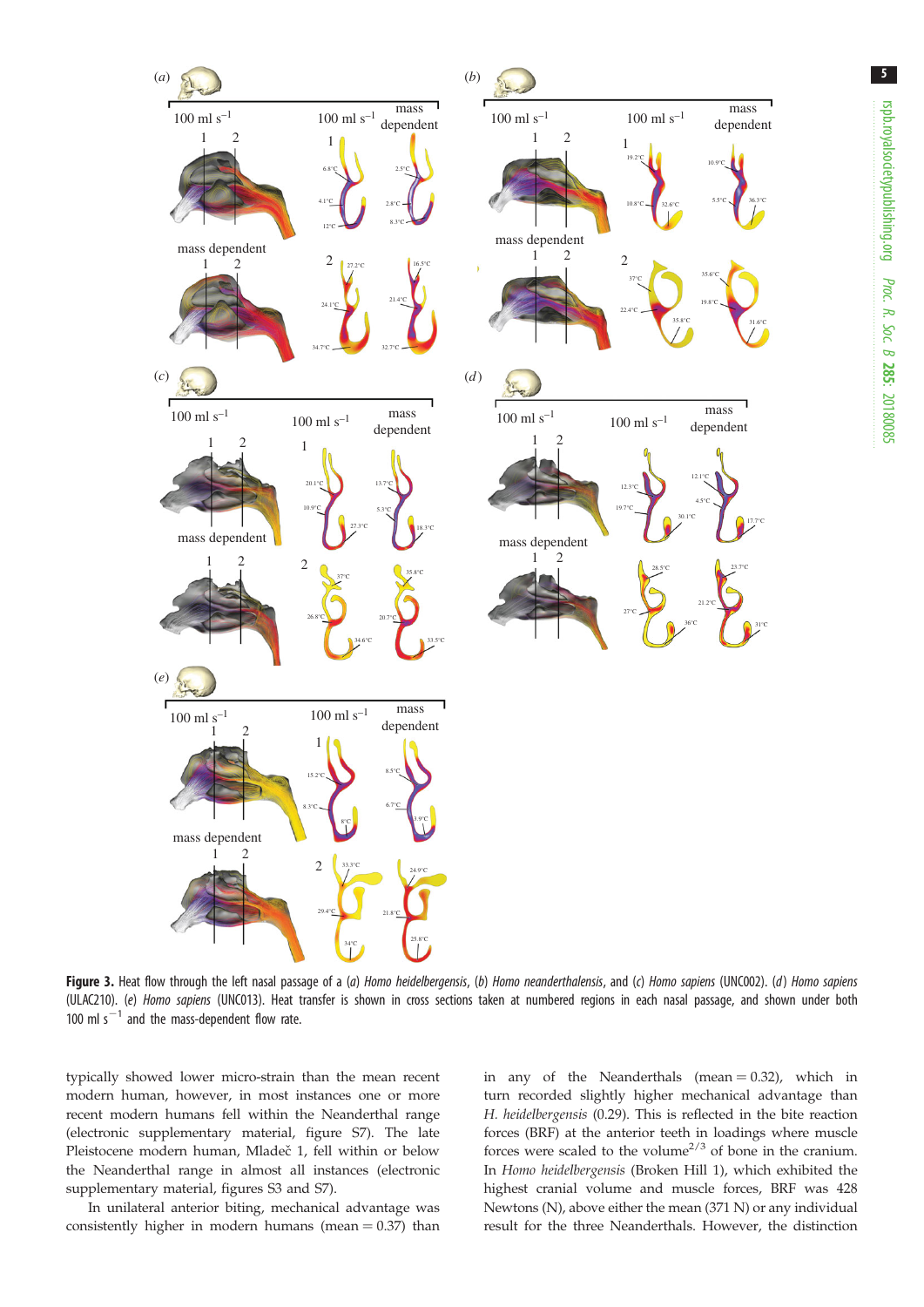was less clear compared to the modern human sample, which, despite much lower muscle forces (70% that of Broken Hill 1) recorded a mean of 399 N.

Our predictions of mechanical performance during a unilateral bite at  $M^2$  revealed even fewer significant differences in micro-strain between the mean recent modern human and mean Neanderthal (electronic supplementary material, figure S4). Mechanical advantage in molar biting is slightly lower for Broken Hill 1 (0.48) than for the mean Neanderthal (0.50), although within the Neanderthal range (electronic supplementary material, table S1). For all modern humans mechanical advantage (mean  $= 0.67$ ) is well above that of either Broken Hill 1 or any of the Neanderthals (electronic supplementary material table S1). Again this is reflected in the  $M^2$  BRF data. BRF at  $M^2$  for Broken Hill 1 (719 N) was above either the mean or any individual BRF at  $M^2$  for the three Neanderthals (mean = 581 N). While, despite much lower muscle forces, mean BRF at  $M^2$ for modern humans (719 N) was identical to that computed for Broken Hill 1 and four of the modern humans generated higher BRFs at  $M^2$  than did Broken Hill 1 (electronic supplementary material, table S1).

Considered together with the VM micro-strain results, we find no clear support for the argument that the facial morphology of Neanderthals is an adaptation linked to heavy anterior biting. Although we found that Neanderthals have higher average mechanical advantage in biting at the anterior teeth than Broken Hill 1, differences were minor and microstrain was relatively high in the Neanderthals, despite higher bite reaction forces in H. heidelbergensis. In unilateral biting at  $M^2$  H. heidelbergensis fell within the Neanderthal range for mechanical advantage, but again generated higher bite reaction forces while exhibiting less micro-strain.

Reaction forces at the temporomandibular joint (TMJ) were uniformly in tension in unilateral  $M^2$  biting for the modern humans, suggesting that they cannot exert maximal muscle forces concurrently on working and balancing sides in biting at  $M<sup>2</sup>$  without generating distractive forces on the working side [[53,54\]](#page-7-0). The functional significance of this remains uncertain because a relatively modest reduction in muscle force on the balancing side brings the working side back into compression, with only a slight reduction to BRF [\[54](#page-7-0)]. Working-to-balancing-side asymmetry in muscle recruitment is commonly observed in primates [[55\]](#page-7-0).

There is a potential trade-off in unilateral molar biting, in that increased mechanical efficiency allows a more powerful BRF for any given muscle force, and, a reduced need for heavy supporting structures for any given BRF [[26\]](#page-7-0), but beyond the point at which the balancing side TMJ goes into tension some reduction in muscle recruitment and hence reduction in BRF is required. The real cost of this increased mechanical efficiency in modern humans might be a loss of available molar occlusal area rather than reduced bite force. The potential benefit is a reduction in the musculature, bone, and energy required.

## (b) Computational fluid dynamics

It is important to note that the modern European (ULCA210) used to generate the source CFD mesh in our Neanderthal reconstruction, behaved in all respects most like the other ethnic European (UNC002) and was very distinct from either the Neanderthal or Broken Hill 1 [\(figure 3\)](#page-4-0).

All three species effectively conditioned inspired air. However, modern humans were the most efficient, recovering 84–96% of energy used. The La Chapelle-aux-Saints 1 nasal passage was 8–10% less effective than those of the modern humans, and Broken Hill 1 was the least efficient (5– 15% and 9.5–25% less efficient than La Chapelle-aux-Saints 1 and the modern humans, respectively) [\(figure 3](#page-4-0) and electronic supplementary material, tables S3 –S4). Our CFD results are not necessarily inconsistent with recently published data for a Neanderthal and two modern humans [[25\]](#page-7-0), but cannot be directly compared because of differences in material and approach. Notably the previous results were based on analyses which only considered the external morphology of the nasal passage. The ensuing model based on 11 landmarks did not address internal nasal passage geometry. Our Neanderthal model nasal passage was based on a 'warp' which included 103 landmarks, 54 of which were internal landmarks. Previous studies have shown that using a higher number of landmarks across warped source models will produce more accurate target models [[33,39](#page-7-0)].

At 18723 mm<sup>3</sup>, the reconstructed Neanderthal nasal passage was approximately 29% larger than the average volume of the modern humans  $(14\,487\,\mathrm{mm}^3)$ , which were in turn considerably greater than that of Broken Hill  $1$  (11751 mm<sup>3</sup>). However, total volume of the nasal passage is not the sole predictor of maximal airflow rates, which are also influenced by the interaction of lung tidal volume, breathing frequency, and the calibre of the conducting portion of the respiratory system. In humans, the size of the nostril and nasal valve are the strongest determinants of flow rate limits. Although smaller calibre air spaces are found deeper in the nasal passage (e.g. the olfactory slit/superior meatus), their effect on flow rate can be offset by larger calibre openings located within the same cross-sectional plane, allowing more air to pass by without requiring excessive air speeds to maintain continuity. In contrast, all inspired air must pass through the nostril and choana, making these the prime choke points for airflow within the nasal passage. As the nostril is the smaller of the two openings, it will impose a greater limit on airflow. Based on predicted nostril sizes for La Chapelle-aux-Saints 1 and Broken Hill 1 (see electronic supplementary material), our CFD analyses predicted that the Neanderthal could move almost twice the volume of air through their nasal passages under laminar conditions than modern humans (approx.  $50 \, \text{l min}^{-1}$  in Neanderthal versus approx.  $27 \text{ l min}^{-1}$  in modern humans). Despite its lower total nasal volume, predicted nostril size in Broken Hill 1 (see electronic supplementary material) gave a maximum airflow rate of approximately  $42 \text{ l min}^{-1}$ , lower than for the Neanderthal, but still substantially higher than in the modern humans.

Our results indicate that nasal passage shape, rather than total nasal cavity size, is the critical factor here (and see electronic supplementary material). Results are in agreement with the proposition that Neanderthals, and to a lesser extent, Broken Hill 1, may have had considerably higher energetic demands than modern humans, a finding consistent with predictions of both Neanderthal and H. heidelbergensis physiology [[20,21,](#page-6-0)[56](#page-7-0)] and lung volume [\[57](#page-7-0)]. A further point to consider is that this capacity to move more air through the nasal cavity would have conferred a higher nasal to oral breathing threshold on Neanderthals, allowing them to benefit from the air conditioning and pathogen/pollutant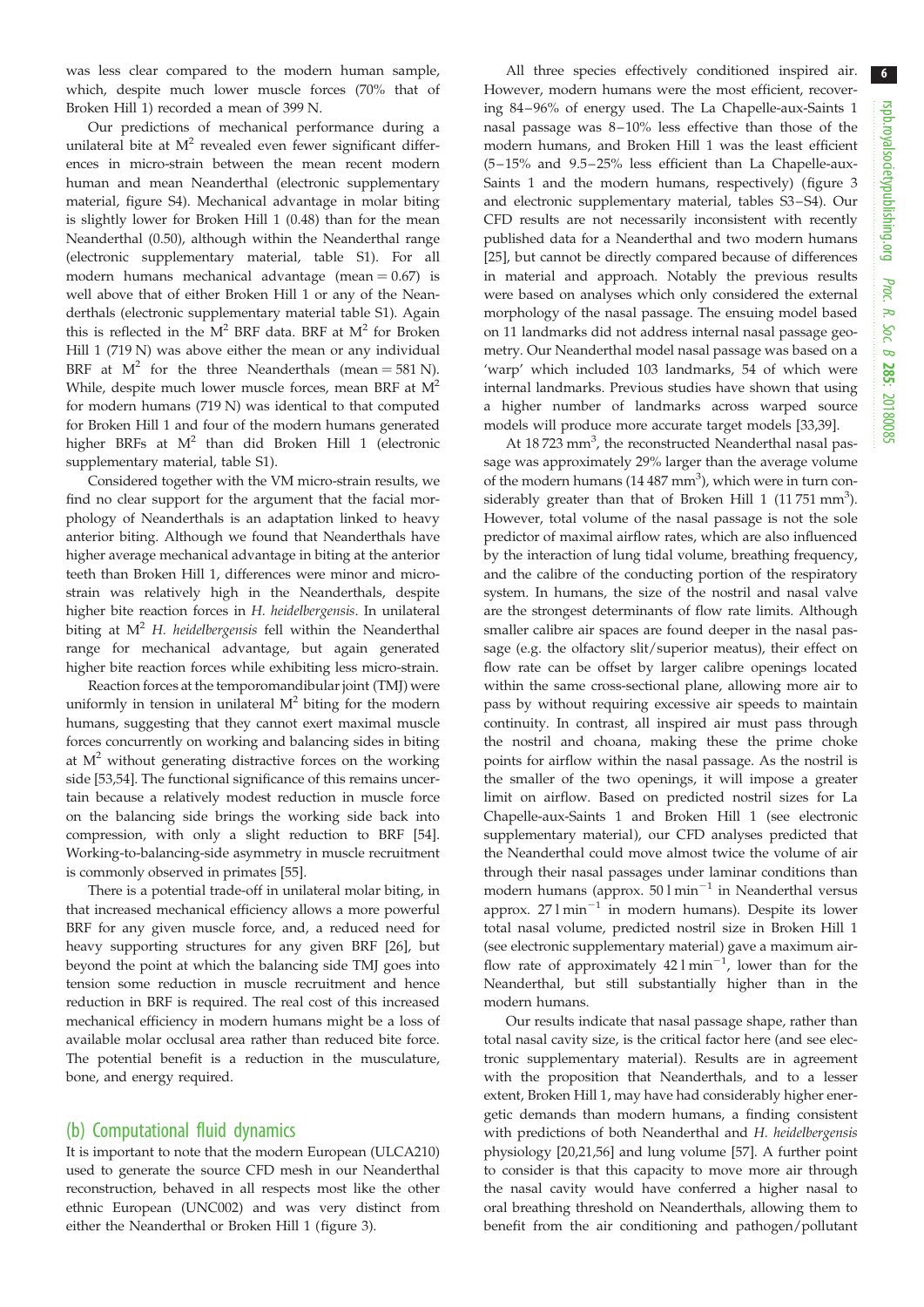7

<span id="page-6-0"></span>filtering capacity [[58\]](#page-7-0) of the nose over a wider range of flow rates than other hominin species.

# 4. Conclusion

Our results show that, compared to either the likely more 'primitive' condition in H. heidelbergensis, or the independently derived condition in modern humans, Neanderthals are not clearly better adapted to sustain high loads on the anterior teeth and Hypothesis 1 is rejected. However, relative to the likely pleisiomorphic condition, Neanderthal nasal passage morphology may represent an adaptation to cold that improves conditioning of inspired air, albeit a less efficient solution to that found in modern humans. These findings are consistent with Hypothesis 2. Our results further suggest that the Neanderthal capacity to move greater air volumes than either Broken Hill 1, or modern humans, may also represent an adaptation to cold, insofar as it could support a cold climate physiology [\[56](#page-7-0)]. An alternative, not mutually exclusive explanation, is that this ability reflects an adaptation to a more strenuous, energetically demanding lifestyle demanding high calorific intakes. It has been calculated that Neanderthals used 3360 to 4480 kcal per day to support winter foraging and cold resistance [21]. Consequently, we conclude that Hypothesis 3 is also supported and that the distinctive facial morphology of Neanderthals has been driven, at least in part, by adaptation to cold, both regarding the conditioning of inspired air and a greater ventilatory capacity demanded by cold resistance.

Ethics. Research conducted for this study was largely performed on skeletal and fossil specimens that are reposited in accredited museums. The protocols for collection and use of scans for UNC013 and UNC002 were reviewed and approved by the Duke University and University of North Carolina Institutional Review Boards. IRB numbers are DUMC IRB 4881-03 and UNC-CH IRB 03-Surg-372.

Data accessibility. All data, code, and results needed to replicate this study are available from Dryad ([https://doi.org/10.5061/dryad.](https://doi.org/10.5061/dryad.39272) [39272\)](https://doi.org/10.5061/dryad.39272). Additional results and supplemental methods have been uploaded as part of the electronic supplementary material. CT scan data are reposited with the museums/institutes that hold copyright; requests to use scan data should be made directly to those museums/ institutes.

Authors' contributions. S.W. and W.C.H.P. conceived and developed experimental design. W.C.H.P. generated 'warps' for virtual reconstructions. W.C.H.P., J.A.L., J.B. and S.W. conducted analyses. S.W., W.C.H.P., J.A.L., J.B., S.P.E., L.F., S.B., J.-J.H., C.S., O.K., M.C., T.C.R. and T.R.Y. contributed data. S.W. wrote the MS with contributions from all other authors.

Competing interests. We declare we have no competing interests.

Funding. Research was supported by an Australian Research Council Discovery grant no. DP140102659 to S.W., W.C.H.P. and L.F.

Acknowledgements. We thank Almut Hoffmann (Museum für Vor und Frühgeschichte, Berlin) and Andreas Winzer (Department of Human Evolution, MPI) for access to fossil material, and three anonymous reviewers as well as editorial staff for feedback.

# **References**

- 1. Trinkaus E. 1987 The Neandertal face: evolutionary and functional perspectives on a recent hominid face. J. Human Evol. 16, 429– 443. [\(doi:10.1016/](http://dx.doi.org/10.1016/0047-2484(87)90071-6) [0047-2484\(87\)90071-6](http://dx.doi.org/10.1016/0047-2484(87)90071-6))
- 2. Franciscus RG. 1999 Neandertal nasal structures and upper respiratory tract 'specialization'. Proc. Natl Acad. Sci. USA 96, 1805– 1809. ([doi:10.1073/pnas.](http://dx.doi.org/10.1073/pnas.96.4.1805) [96.4.1805](http://dx.doi.org/10.1073/pnas.96.4.1805))
- 3. Trinkaus E. 2003 Neandertal faces were not long; modern human faces are short. Proc. Natl Acad. Sci. USA 100, 8142–8145. [\(doi:10.1073/pnas.1433023100](http://dx.doi.org/10.1073/pnas.1433023100))
- 4. Rak Y. 1986 The Neanderthal: a new look at an old face. J. Human Evol. 15, 151– 164. [\(doi:10.1016/](http://dx.doi.org/10.1016/S0047-2484(86)80042-2) [S0047-2484\(86\)80042-2\)](http://dx.doi.org/10.1016/S0047-2484(86)80042-2)
- 5. Coon CS. 1962 The origin of races. New York, NY: Knopf.
- 6. Weaver TD. 2009 The meaning of Neandertal skeletal morphology. Proc. Natl Acad. Sci. USA 106, 16 028– 16 033. ([doi:10.1073/pnas.0903864106](http://dx.doi.org/10.1073/pnas.0903864106))
- 7. Clement AF, Hillson SW, Aiello LC. 2012 Tooth wear, Neanderthal facial morphology and the anterior dental loading hypothesis. J. Human Evol. 62, 367 – 376. ([doi:10.1016/j.jhevol.2011.](http://dx.doi.org/10.1016/j.jhevol.2011.11.014) [11.014\)](http://dx.doi.org/10.1016/j.jhevol.2011.11.014)
- 8. Demes B. 1987 Another look at an old face: biomechanics of the neandertal facial skeleton reconsidered. J. Human Evol. 16, 297– 303. ([doi:10.](http://dx.doi.org/10.1016/0047-2484(87)90005-4) [1016/0047-2484\(87\)90005-4](http://dx.doi.org/10.1016/0047-2484(87)90005-4))
- 9. Spencer MA, Demes B. 1993 Biomechanical analysis of masticatory system configuration in Neandertals

and Inuits. Am. J. Phys. Anthropol.  $91$ ,  $1-20$ . [\(doi:10.1002/ajpa.1330910102\)](http://dx.doi.org/10.1002/ajpa.1330910102)

- 10. O'Connor CF, Franciscus RG, Holton NE. 2005 Bite force production capability and efficiency in neanderthals and modern humans. Am. J. Phys. Anthropol. 127, 129 – 151. ([doi:10.1002/ajpa.20025\)](http://dx.doi.org/10.1002/ajpa.20025)
- 11. Maddux SD, Butaric LN, Yokley TR, Franciscus RG. 2017 Ecogeographic variation across morphofunctional units of the human nose. Am. J. Phys. Anthropol. **162**, 103 - 119. ([doi:10.](http://dx.doi.org/10.1002/ajpa.23100) [1002/ajpa.23100\)](http://dx.doi.org/10.1002/ajpa.23100)
- 12. Maddux SD, Yokley TR, Svoma BM, Franciscus RG. 2016 Absolute humidity and the human nose: a reanalysis of climate zones and their influence on nasal form and function. Am. J. Phys. Anthropol. 161, 309 – 320. [\(doi:10.1002/ajpa.23032](http://dx.doi.org/10.1002/ajpa.23032))
- 13. Churchill S. 1998 Cold adaptation, heterochrony, and neanderthals. Evol. Anthr. 7, 46 – 61. [\(doi:10.1002/](http://dx.doi.org/10.1002/(SICI)1520-6505(1998)7:2%3C46::AID-EVAN2%3E3.0.CO;2-N)  $(SICI)1520-6505(1998)7:2<46::AID-EVAN2>3.0.$  $(SICI)1520-6505(1998)7:2<46::AID-EVAN2>3.0.$  $(SICI)1520-6505(1998)7:2<46::AID-EVAN2>3.0.$ [CO;2-N\)](http://dx.doi.org/10.1002/(SICI)1520-6505(1998)7:2%3C46::AID-EVAN2%3E3.0.CO;2-N)
- 14. Rae T, Koppe T, Stringer CB. 2011 The Neanderthal face is not cold-adapted. J. Human Evol. 60, 234 – 239. [\(doi:10.1016/j.jhevol.2010.10.003](http://dx.doi.org/10.1016/j.jhevol.2010.10.003))
- 15. Holton NE, Yokley TR, Franciscus RG. 2011 Climatic adaptation and Neandertal facial evolution: a comment on Rae et al. (2011). J. Human Evol. 61, 624 – 627. ([doi:10.1016/j.](http://dx.doi.org/10.1016/j.jhevol.2011.08.001) [jhevol.2011.08.001](http://dx.doi.org/10.1016/j.jhevol.2011.08.001))
- 16. Holton N, Yokley T, Butaric L. 2013 The morphological interaction between the nasal cavity

and maxillary sinuses in living humans. Anat. Rec. 296, 414– 426. [\(doi:10.1002/ar.22655\)](http://dx.doi.org/10.1002/ar.22655)

- 17. Bastir M, Rosas A. 2013 Cranial airways and the integration between the inner and outer facial skeleton in humans. Am. J. Phys. Anthropol. 152, 287– 293. [\(doi:10.1002/ajpa.22359\)](http://dx.doi.org/10.1002/ajpa.22359)
- 18. Jelinek AJ. 1994 Hominids, energy, environment, and behavior in the Late Pleistocene. In Origins of anatomically modern humans (eds MH Nitecki, DV Nitecki), pp. 67 – 92. Boston, MA: Springer US.
- 19. Churchill SE. 2014 Surviving the Cold. In Thin on the ground (eds M Cartmill, K Brown), pp. 107– 150. Hoboken, NJ: John Wiley & Sons, Inc.
- 20. Froehle AW, Yokley TR, Churchill SE. 2013 Energetics and the origin of modern humans. In The origins of modern humans: biology reconsidered (eds JCM Ahern, FH Smith), pp. 285– 320. Hoboken, NJ: Wiley-Blackwell.
- 21. Steegmann AT, Cerny FJ, Holliday TW. 2002 Neandertal cold adaptation: physiological and energetic factors. Am. J. Hum. Biol. **14**, 566-583. ([doi:10.1002/ajhb.10070](http://dx.doi.org/10.1002/ajhb.10070))
- 22. Berger TD, Trinkaus E. 1995 Patterns of Trauma among the Neandertals. J. Archaeol. Sci. 22, 841– 852. [\(doi:10.1016/0305-4403\(95\)90013-6](http://dx.doi.org/10.1016/0305-4403(95)90013-6))
- 23. Nishimura T et al. 2016 Impaired air conditioning within the nasal cavity in flat-faced Homo. PLoS Comput. Biol. 12, e1004807. ([doi:10.1371/journal.](http://dx.doi.org/10.1371/journal.pcbi.1004807) [pcbi.1004807](http://dx.doi.org/10.1371/journal.pcbi.1004807))